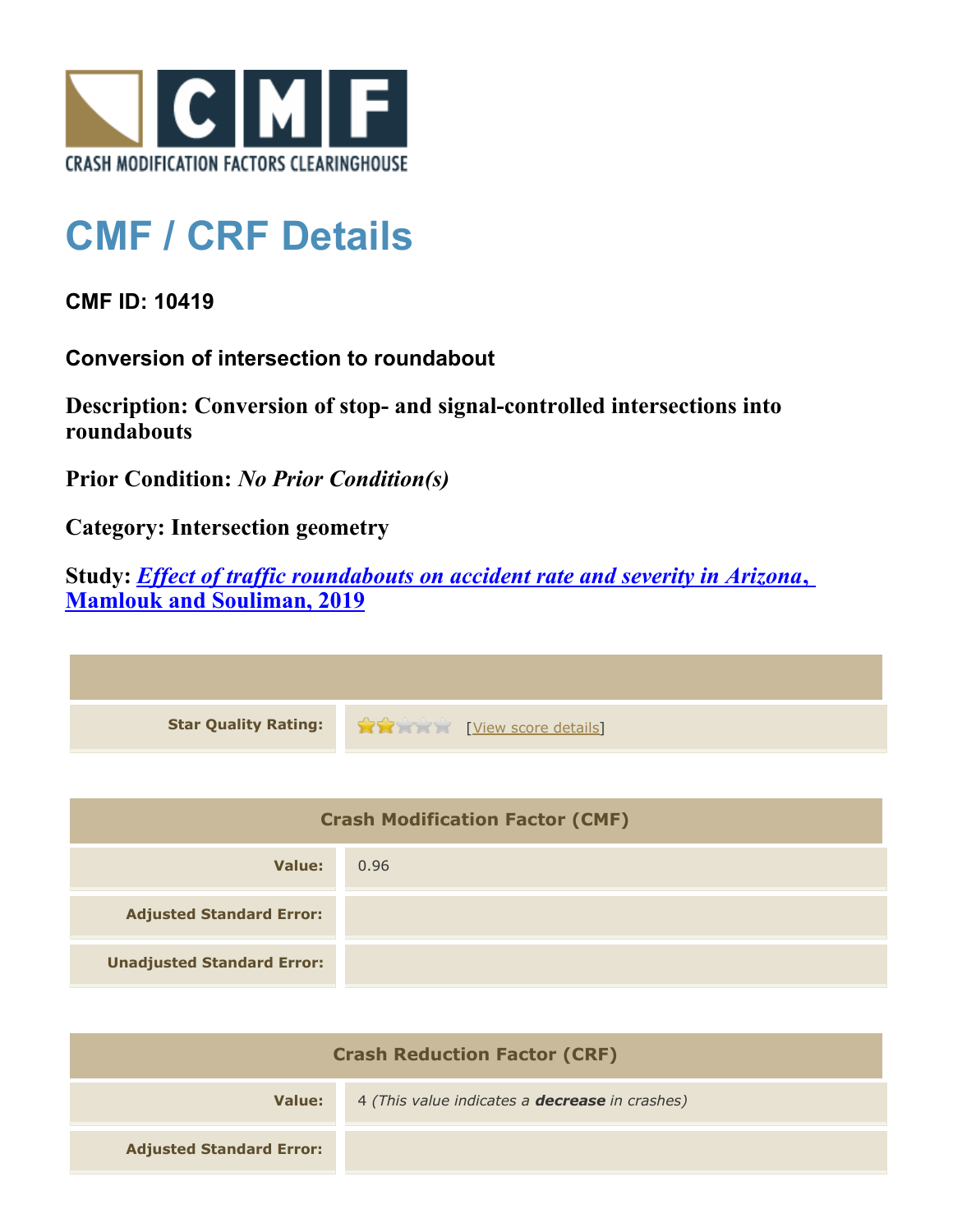| <b>Applicability</b>       |                          |
|----------------------------|--------------------------|
| <b>Crash Type:</b>         | All                      |
| <b>Crash Severity:</b>     | O (property damage only) |
| <b>Roadway Types:</b>      | Not specified            |
| <b>Number of Lanes:</b>    |                          |
| <b>Road Division Type:</b> |                          |
| <b>Speed Limit:</b>        |                          |
| <b>Area Type:</b>          | Urban                    |
| <b>Traffic Volume:</b>     |                          |
| <b>Time of Day:</b>        | Not specified            |

## *If countermeasure is intersection-based*

| <b>Intersection Type:</b>         | Roadway/roadway (not interchange related) |
|-----------------------------------|-------------------------------------------|
| <b>Intersection Geometry:</b>     | Not specified                             |
| <b>Traffic Control:</b>           | Roundabout                                |
| <b>Major Road Traffic Volume:</b> |                                           |
| <b>Minor Road Traffic Volume:</b> |                                           |

| <b>Development Details</b>      |    |
|---------------------------------|----|
| <b>Date Range of Data Used:</b> |    |
| <b>Municipality:</b>            |    |
| State:                          | AZ |